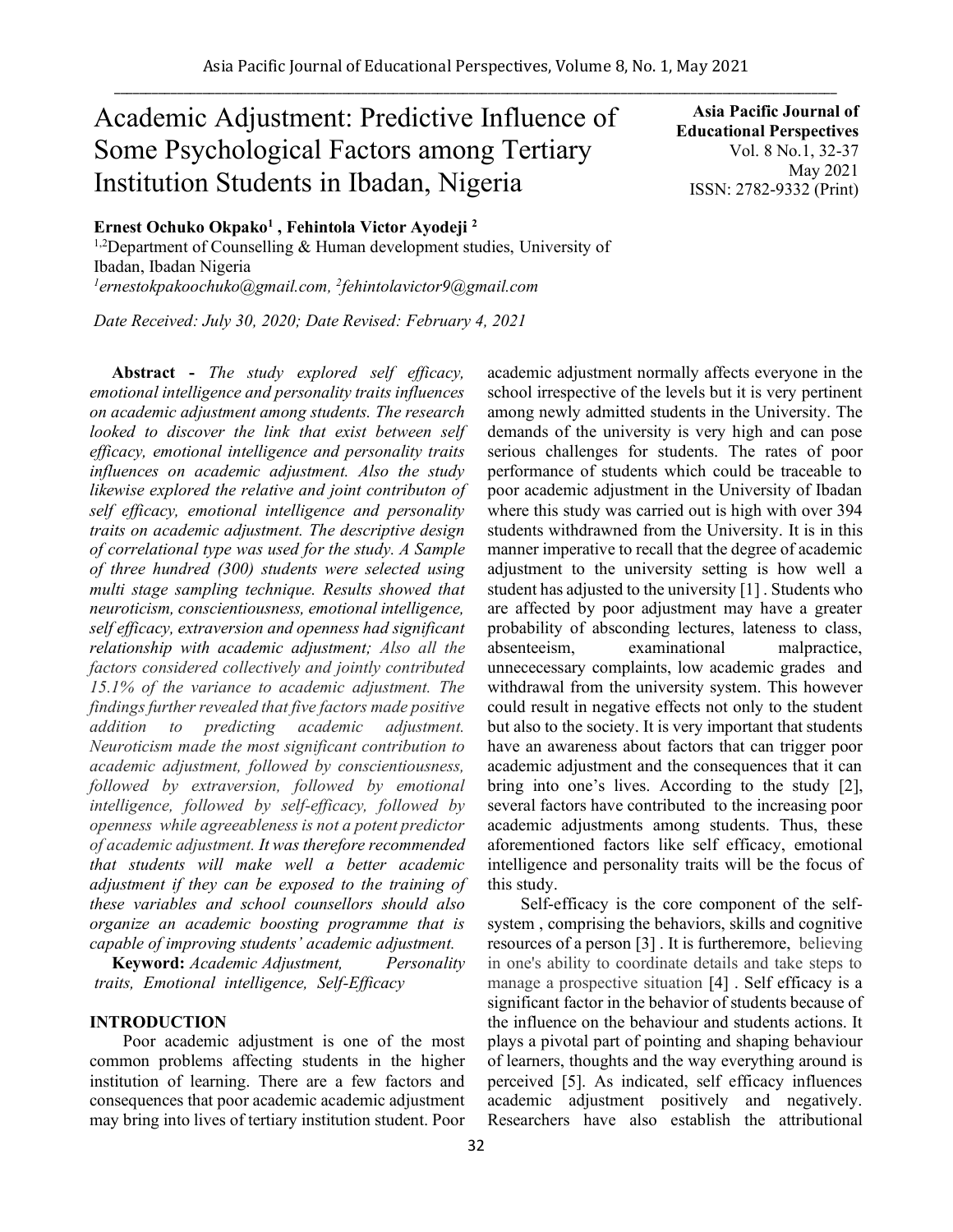differences and influences that self efficacy plays in the lives of students with gender as a factor [6]. Bandura [3] also underlined that self-efficacy dictate how people feel, think, inspire and act. Self-efficacy values lay the reason for human drive, happiness and individual satisfaction. It is on the grounds that they have slight spur to behave or to continue on even with difficulties, when individuals feel that their endeavors will yield the outcomes they merit. Lot of studies underpins Bandura 's contention that convictions about self-efficacy impact each part of individuals lives whether successful, self-debilitating, pessimistic or positive [7].

Emotional intelligence remains the capacity of one to perceive, incorporate then control feelings [8]. Students that have been recognized as having low levels of emotional intelligence show problems in the precise valuation and expression of their feelings and thus affects their academics [9]. Conversely, research also shows that undergraduates with high emotional intelligence improved on tests in addition earn higher grades, suggesting better academic college adjustment [10]. It is therefore imperative to note the usefulness of emotional intelligence in the successful navigation in the University and it influence on the academic adjustments of tertiary institution students. Petrides [11] found evidence that emotional intelligence affects academic adjustment. This result showed that with an high emotional intelligence, an improved academic adjustment is imminent than with low emotional intelligence.

Personality characteristics are the variations between the individuals in stereotypical patterns of thought, feeling and behavior. Though the role of personality traits in academic adjustment remains controversial but several research have discovered that personality traits affects academic adjustment [12]. Personality traits are individual characteristics that remain constant over time and in various situations [13] . The Five-Factor Personality model (FFM) has been recognized as the most popular model during the last several decades, referring to the major five personality traits (neuroticism, extraversion, openness to experience, agreeableness, and conscientiousness) [14]. Some researchers believe that the FFM of personality could not be a complete and comprehensive pattern in terms of personality traits. This is because other personality traits exist in addition to the five factors mentioned [15]. Past work emphasized that the five main personality are associated with different aspects of student adjustment and that optimism is positively correlated with all aspects of adjustment[16].

# **OBJECTIVES OF THE STUDY**

This current academic undertaking aimed to assess the how self efficacy, emotional intelligence and personality traits influences academic adjustment of undergraduate students in Nigeria. Specifically, the research studied the relationship between self efficacy, emotional intelligence, personality traits and academic adjustment of students in Nigeria. The joint and relative influence of self efficacy, emotional intelligence and personality traits on academic adjustment of students were also examined.

#### **MATERIALS AND METHODS Research Design**

A descriptive research design of correlational type was used in this study. This was employed by collecting quantitative data. The justification for this is that variables of interest will not remain wrought by the researcher. The manifestations of their manifestations preceded the data collection.

## **Participants**

The respondents of this research were three hundred (300) undergraduate students from the University of Ibadan, Nigeria. Multistage sampling technique was used in selecting respondents for the study .The first stage involved a random selection of ten (10) faculties out of the thirteen faculties in the university of Ibadan that is, 76.9% of the entire population was selected. The second stage involved a systematic sampling of five (5) departments each from the faculties selected while the third stage involved a random sample of six (6) participants each from the selected department. In a whole, 300 respondents were selected.

## **Measures**

The Academic Adjustment Scale (AAS): This was the instrument that the researcher used in measuring the academic adjustment of students. It has 15 questions and was adapted to measure the students academic adjustment. This is a simple instrument that helps the students if he or she has poor academic adjustment. The AAS is answerable by Strongly Agree, Agree, Disagree and Strongly Disagree. A pilot study was conducted on thirty (30) respondents to ascertain the consistency of the scale via Cronbach alpha and a value of 0.64 was obtained for the instrument.

The Self-Efficacy Scale (SES). The self-efficacy scale was used to assess a general sense of perceived self-efficacy by the students. It was use to collect data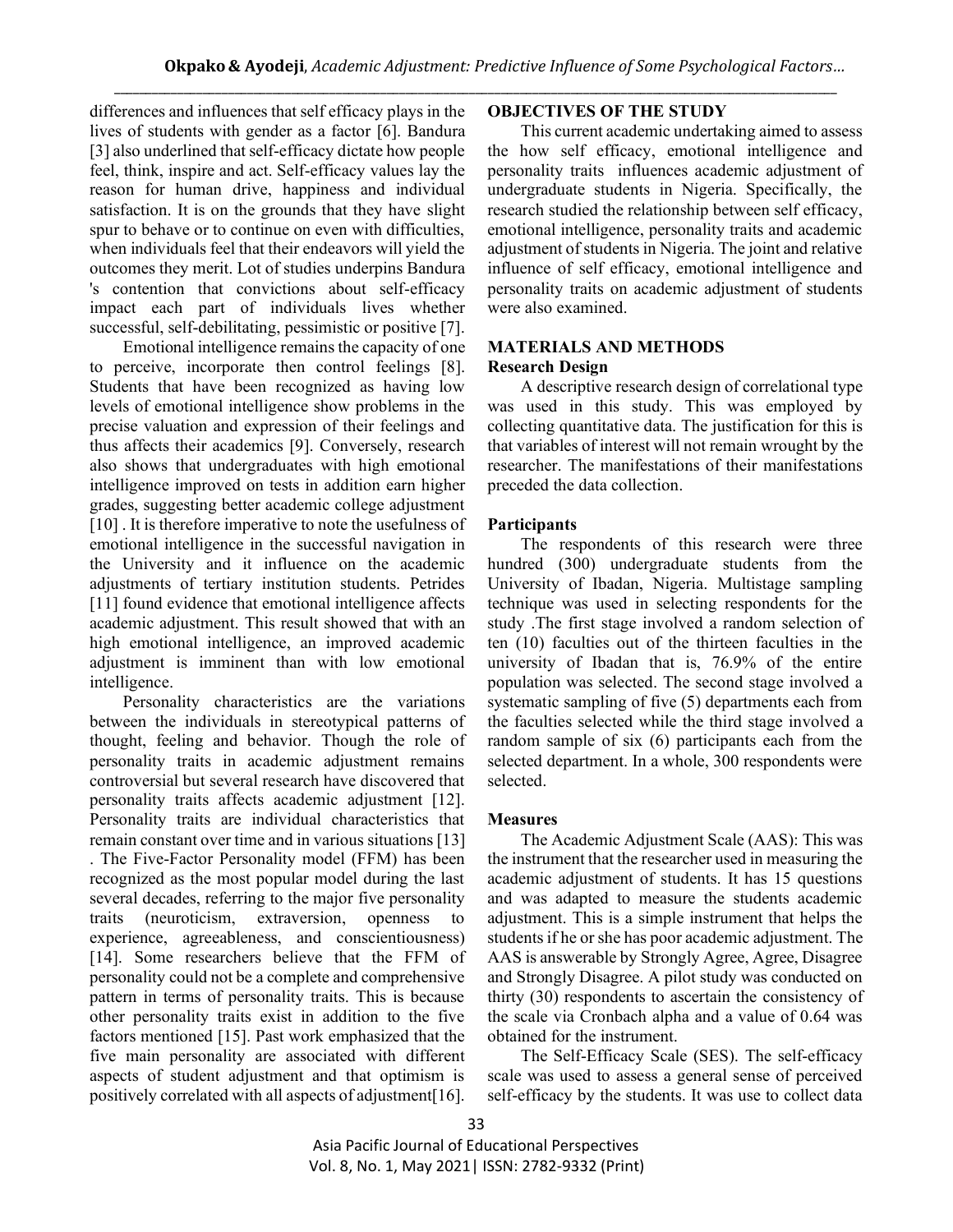from the respondents that constitute this research study. The ten questions intended to tap this construct was modified by the researcher to suit the target population. The reliability estimate of the instruments using the Cronbach coefficient alpha (which is a reflection of the internal consistency of the instrument) was 0.88 which was obtained in a pilot study of the instrument on 30 respondents. Responses to the SES was scored using the 1 2 3 4 for 'Strongly Disagree', 'Disagree', 'Agree', 'Strongly agree'.

The Personality Traits Scale (PTS). The Personality traits scale was used by the researcher to assess the personality traits of the students. The instrument covers the five dimensions of personality which are Conscientiousness, Neuroticism, Extroversion, Openness and Agreeableness. The scale comprises of 25 items spread each on the five personality types.

The Emotional Intelligence Scale (EIS). The instrument evaluate emotional intelligence dependent on self-report reactions to things tapping the examination and articulations of feelings in self as well as other people, guidelines of feelings in self as well as other people, and use of feelings in taking care of issues. It was intended to assist individuals with marking their sentiments as opposed to naming individuals or circumstances. The instrument has been appropriately structured in such a manner to tap all spaces of emotional intelligence with the goal that individuals will have the option to take obligations regarding their feelings and joy. The instrument's psychometric property was tested on a sample of 30 students, by means of a pilot test. The Cronbach alpha coefficient was found to be as 0.69.

## **Procedures**

 The researcher together with a research assistant administered copies of the questionnaire which also included a consent form to students across the faculties selected to take part in the study. After answering the questionnaire, the researcher thanked the respondents for their cooperation and time. After collecting all the copies of the questionnaire, the questionnaires were collated and analyzed by a data analyst.

## **Data Analysis**

In this research study, the researcher used different statistical tools like frequency which was used for the demographic information of the respondents. Also, Pearson Product Moment Correlation was utilized to get the relationship that exist between self efficacy, emotional intelligence, personality traits and academic adjustment. Multiple Regression analysis was also used to get the relative and joint effects of self efficacy, emotional intelligence, personality traits on academic adjustment of students in this study.

# **Ethical Consideration**

The ethical approval and clearance obtained by the University of Ibadan, Postgraduate School before the commencement of data collection. Informed consents both verbal and written was also obtained from all the individual respondents before the questionnaires were handed over to them. Respondents have the right and opportunity to opt out of the data collection point at any point. No trace of identification of the respondents was left in the process of the data collection.

## **RESULTS AND DISCUSSION**

Table 1. Relationship of Academic adjustment, Self efficacy, Extraversion, Aggreableness, Conscientiousness, Neuroticism, Openness and Emotional intelligence

| <b>Variables</b>  | X     | SD    | Academic<br>adjustment<br>(r) | Sig.  |
|-------------------|-------|-------|-------------------------------|-------|
| Academic          | 34.34 | 4 3 1 | 1.000                         |       |
| adjustment        |       |       |                               |       |
| Self-efficacy     | 17.57 | 4.34  | $0.219**$                     | 0.000 |
| Extraversion      | 10.32 | 2.38  | $0.158**$                     | 0.007 |
| Agreeableness     | 10.99 | 2.35  | 0.076                         | 0.195 |
| Conscientiousness | 9.37  | 2.38  | $0.259**$                     | 0.000 |
| Neuroticism       | 10.61 | 2.46  | $0.263**$                     | 0.000 |
| <b>Openness</b>   | 9.61  | 2.67  | $0.119*$                      | 0.042 |
| Emotional         | 17.64 | 3.64  | $0.224**$                     | 0.000 |
| intelligence      |       |       |                               |       |

*Note: \*\*Highly Significant at p<0.01*

Table 1 shows Mean, Standard Deviation and zero order correlation among the variables. It was observed that there was significant relationship between the independent variables and the dependent variable (academic adjustment) in the following order of magnitude: neuroticism  $(r= 0.263, P<.05)$ , conscientiousness (r = 0.259, P<.05), emotionalintelligence ( $r=0.224$ ,  $P<.05$ ), self-efficacy ( $r=0.219$ , P<0.05), extraversion ( $r = 0.158$ ,  $p < 0.05$ ) and openness  $(r = 0.119, p < 0.05)$ . However, agreeableness  $(r = 0.076,$  $P > 0.05$ ) was not significantly related with academic adjustment. This result clearly suggest that self efficacy, extraversion, conscientiousness, neuroticism, openness and emotional intelligence all influences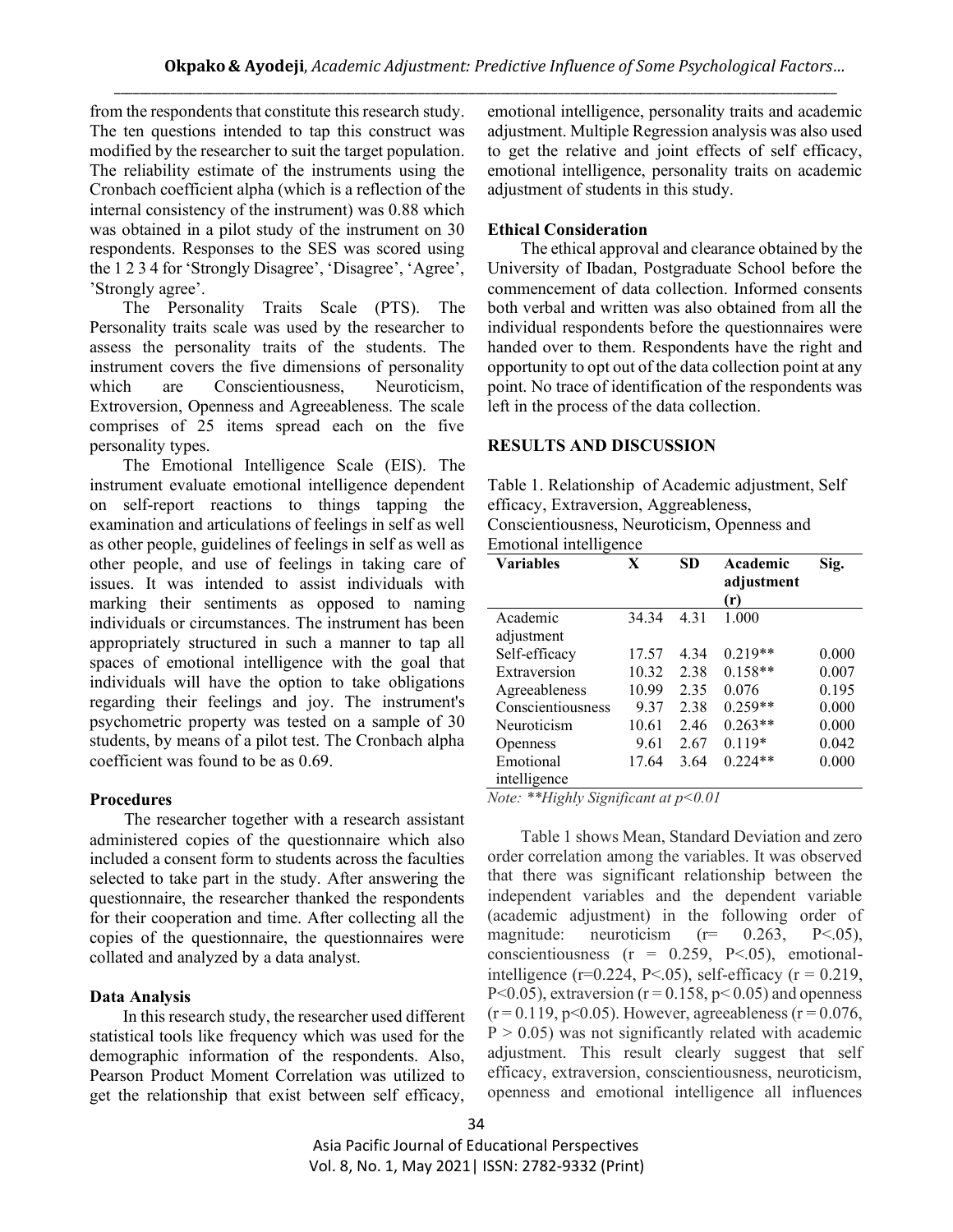academic adjustment among students. As supported study [17], some psychosocial factors influences academic adjsutments and this factors are observable in the lives of students. This result was further supported by [18] who found that self-efficacy, conscientousness, and emotional Intellgence influences the scores of students in some particular subjects either positvely or negatively.

Table 2. Regression Analysis of Dependent Variable (Academic Adjustment) by the Seven Independent Variables (Self-Efficacy, Extraversion, Agreeableness, Conscientiousness, Neuroticism,

Openness and Emotional-intelligence) R R-Square Adjusted R-Std. Error of

|                             | $\sim$ $\sim$ $\sim$ $\sim$               | $1.29$ $1.90$ $0.90$ $0.20$ |                    |  |  |
|-----------------------------|-------------------------------------------|-----------------------------|--------------------|--|--|
|                             |                                           | Square                      | the Estimate       |  |  |
| 0.389                       | 0.151                                     | 0.130                       | 4.03243            |  |  |
|                             |                                           |                             |                    |  |  |
| <b>Analysis of Variance</b> |                                           |                             |                    |  |  |
| $\sim$                      | $\sim$ $\sim$<br>$\overline{\phantom{a}}$ | $ -$                        | $\sim$ $\sim$<br>– |  |  |

| Source of Sum of Df |               |                | Mean                               | — F → | Sig. |
|---------------------|---------------|----------------|------------------------------------|-------|------|
| <b>Variation</b>    | <b>Square</b> |                | square                             |       |      |
| Regression          | 789.136       | $\overline{7}$ | $112.734$ 6.933 0.000 <sup>*</sup> |       |      |
| Residual            | 4422.850      | 272            | 16.260                             |       |      |
| Total               | 5211.986      | 279            |                                    |       |      |
|                     |               |                |                                    |       |      |

*\*Significant at p<0.05*

Table 2 shows the predicting effects of the seven independent factors to the dependent factor. That is, academic adjustment of students correlates positively with the seven variables. The table likewise shows a coefficient of (R) of 0.389, and a multiple R square of 0.151. It implies that when taken together, each of the seven factors represent 15.1 percent of the change in academic adjustment. The combined effect of the factors was gauged at  $p<0.05$  utilizing the degree of freedom of F-proportion (df = 7, 272). The table likewise uncovers that the regression variance investigated yielded a F-proportion of  $6.933$  ( $\leq 0.05$ ). This implies that all the factors were significant, and the subsequent change may have been made up for by different factors not utilized in this model.This result supports the investigations of [19] who likewise found a joint contribution of components that predicts the academic adjustment of students in Science, Technology, Engineering and Mathematics (STEM) establishments. Various studies, [20] likewise bolstered this discoveries that students who have high emotional intelligence, high self efficacy and constructive side of the personality traits are bound to adjust academically.

Table 3. Contribution of each independent variables to academic adjustment.

| Model           | Unstandardized<br>Coefficients |       | Standardized<br>Coefficients | T        | Sig. |
|-----------------|--------------------------------|-------|------------------------------|----------|------|
|                 | В                              | Std.  | Beta                         |          |      |
|                 |                                | Error |                              |          |      |
| (Constant)      | 27.757                         | 1.524 |                              | 18.218   | .000 |
| Self-efficacy   | .016                           | .080  | .017                         | .203     | .839 |
| Extraversion    | .036                           | .117  | .021                         | .311     | .756 |
| Agreeableness   | $-469$                         | .150  | $-255$                       | $-3.135$ | .002 |
| Conscientiousn  | 370                            | .157  | .203                         | 2.352    | .019 |
| ess             |                                |       |                              |          |      |
| Neuroticism     | .542                           | .125  | .309                         | 4.323    | .000 |
| <b>Openness</b> | $-122$                         | .128  | $-.075$                      | $-957$   | .339 |
| Emotional       | .197                           | .088  | .169                         | 2.246    | .026 |
| intelligence    |                                |       |                              |          |      |

Table 3 reveals the total contribution of the seven factors to the dependent variable, communicated as beta weights. The partial correlation coefficients of agreeableness and openess have negative relationship with the academic adjustment of students which suggests that the academic adjustment of students is really controlled by negative support of these factors. Additionally, the partial correlation coefficients of extraversion, conscientiousness, self-efficacy, neuroticism and emotional-intelligence have positive relationship with the academic adjustment of students. it suggests that the academic adjustment of students is really controlled by the reinforcing feedback of this variable. Neuroticist trait (Beta =  $0.309$ , t=4.323, P< 0.05) is the most intense predictor of the academic adjustment, conscientious trait (Beta =  $0.203$ ,  $t = 2.352$ ,  $P < 0.05$ ), emotional intelligence(Beta = 0.169, t = 2.246, p< 0.05), extraversion (Beta = 0.021, t = 0.311, p $>0.05$ ), self-efficacy (Beta = -0.017, t 0.203, p $>0.05$ ) , openness (Beta=  $-0.075$ ,  $t = 0.957$ ,  $p > 0.05$ ) and finally agreeableness (Beta =  $-0.255$ , t=3.135, P < 0.05) in that order. The results showed that the increase neuroticism, conscientiousness, emotional intelligence, self efficacy and openness will increase academic adjustments of students. Neurotocism been the most potent predictor of academic adjustment can be as a result of neurotic students anxiety level and their stronger vulnerability and fear of failing. This howver motivates and drives them to studying harder. This result is also supported by the findings of Jung and Chung [21], who depicted differences in several factors which may incline to different levels of coping.

#### **CONCLUSION AND RECOMMENDATION**

This research work has been able to examine the influence of self efficacy, emotional intelligence and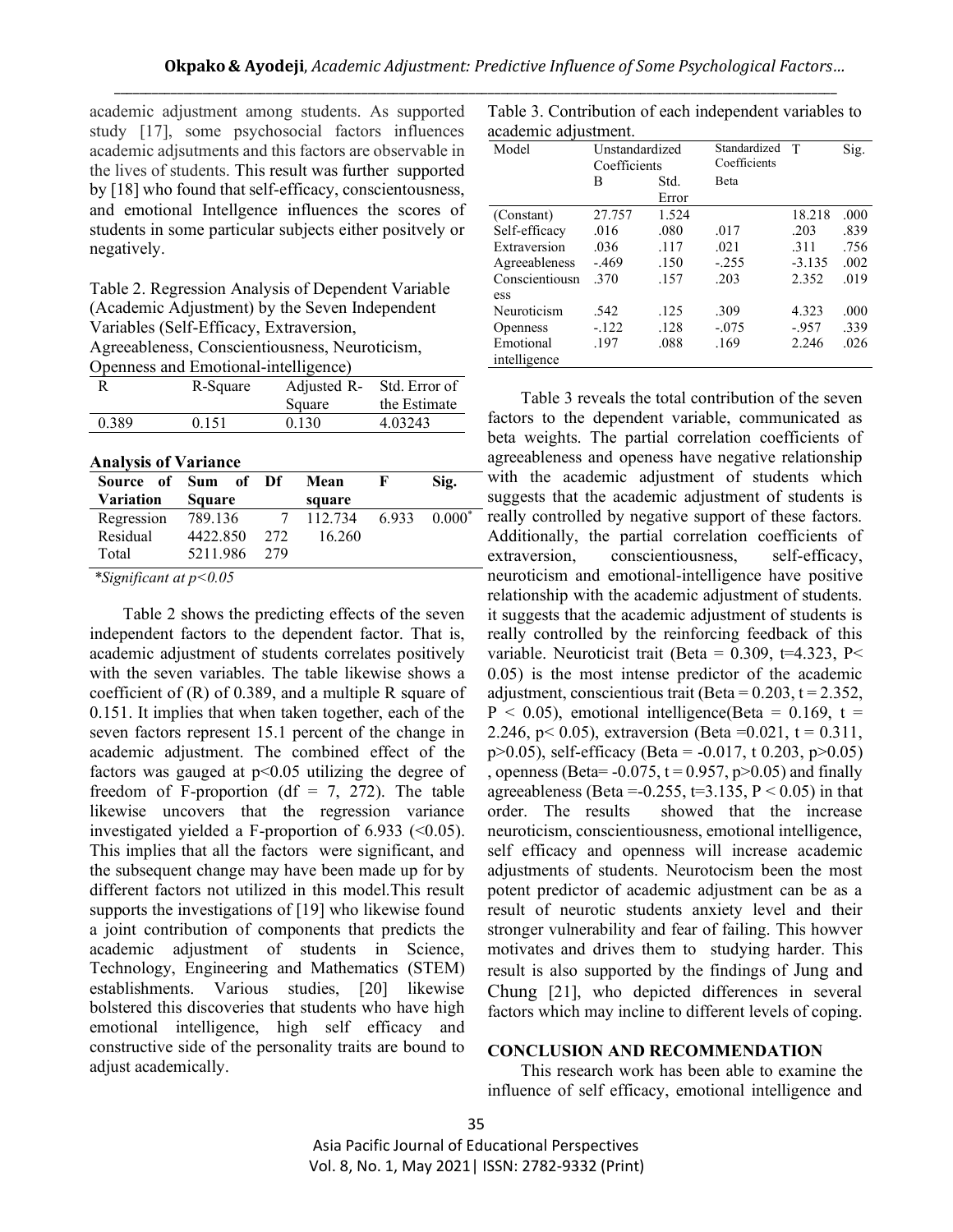personality traits on academic adjustments among undergraduate students in the University of Ibadan, Nigeria and the result showed a positive correlation where neuroticism had the most significant contribution. In light of the discoveries of this study, self efficacy, emotional intelligence and personality traits are potent factors influencing the academic adjustments of students. As such, it is very crucial to work on these factors so as to be able to manage the persistent occurrence of poor academic adjustment among student. It is therefore concluded that the parents, teachers, and even students should be aware, and that programs should be put in place to get parents more involved in the life of their wards in order to tackle the menace of poor academic adjustments and students can also be exposed to the training of these variables.

The researcher recommended upturn awareness of adjustment problems faced by students in every level of learning. Results of this study may be addressed in conducting seminars for lecturers in all institution of learning to always make the general wellbeing of the class suitable for students and less stressful to enable students meet demands which may stand as an hindrance to them adjusting to the academic activities of the learning environment. There are other factors that might predict academic adjustment which this study did not capture, these factors should be identified by future researcher who wish to conduct studies on academic adjustment. Results of the study may be merged in teaching professional subjects in counselling psychology like Educational and Adolescent Psychology.

## **REFERENCES**

- [1] Van Rooij, Els & Jansen, Ellen P.W.A. & Van de Grift, Wim. (2017). First-year university students' academic success: the importance of academic adjustment. European Journal of Psychology of Education. 1-19. 10.1007/s10212-017-0347-8.
- [2] Jean Kesnold Mesidor & Kaye F. Sly. (2016). Factors that Contribute to the Adjustment of International Students. Journal of International Students. Volume 6, Issue 1. pp. 262-282
- [3] Bandura, A. (1997). Self-Efficacy: *The exercise of control*. New York, NY: W. H. Freeman
- [4] Jain, R. (2012.). What is Self-Efficacy? GoStrengths. doi:GoStrengths.
- [5] Yadak, S. (2017) The Impact of the Perceived Self-Efficacy on the Academic Adjustment among Qassim

University Undergraduates. *Open Journal of Social Sciences*, 5, 157-174. doi: 10.4236/jss.2017.51012.

- [6] Alwan, S. (2013) Perceived Self-Efficacy among Baghdad University Students. Educational and Psychological Research Journal, 33, 224-242.
- [7] Hemant Lata Sharma, Gunjan Nasa. (2014). Academic Self-Efficacy: A Reliable Predictor Of Educational Performances. British Journal of Education Vol.2, No.3, pp. 57-64,
- [8] Schneider, T. R., Lyons, J. B., & Khazon, S. (2013). Emotional intelligence and resilience. Personality and Individual Differences, 55(8), 909-914. doi: 10.1016/j.paid.2013.07.460
- [9] Parker, J. D., Summerfeldt, L. J., Hogan, M. J., & Majeski, S. A. (2004). Emotional intelligence and academic success: Examining the transition from high school to university. Personality and individual differences, 36(1), 163-172.
- [10] Jaeger, A. J. (2003). Job competencies and the curriculum: An inquiry into emotional intelligence in graduate professional education. Research in Higher Education, 44(6), 615-639. doi: 10.1023/A:1026119724265
- [11] Petrides, K. V., Frederickson, N., & Furnham, A. (2004). The role of trait emotional intelligence in academic performance and deviant behavior at school. Personality and individual differences, 36(2), 277-293. doi: 10.1016/S0191-8869(03)00084-9
- [12] Montgomery, S., Gregg, D. H., Somers, C. L., Pernice-Duca, F., Hoffman, A., & Beeghly, M. (2019). Intrapersonal variables associated with academic adjustment in united states college students. Current Psychology, 38(1), 40-9. [DOI:10.1007/ s12144-016- 9533-0]
- [13] Magee, C., Buchtel, E. E., Human, L. J., Murray, D. R., & Biesanz, J. C. (2018). Is personality variability associated with adjustment? Journal of Research in Personality, 22-43. [DOI:10.1016/j.jrp.2016.08.005]
- [14] Klimstra, T. A., Luyckx, K., Hale III, W. W., & Goossens, L. (2014). Personality and externalizing behavior in the transition to young adulthood: The additive value of personality facets. Social psychiatry and psychiatric epidemiology, 49(8), 1319- 33. [DOI:10.1007/s00127-014-0827-y] [PMID]
- [15] Veselka, L., Schermer, J. A., & Vernon, P. A. (2011). Beyond the big five: The dark triad and the supernumerary personality inventory. Twin Research and Human Genetics, 14(2), 158-68. [DOI:10.1375/twin.14.2.158] [PMID]
- [16] Smojver-Azic, S., Zivcic-Becirevic, I., Milanovic, I., & Sutlic, A. (2007). Povezanost akademske, emocionalne i socijalne prilagodbe studenata s crtama ličnosti i privrženosti roditeljima [Relationship of academic, emotional and social adjustment to college with students' personality traits and parental attachment].